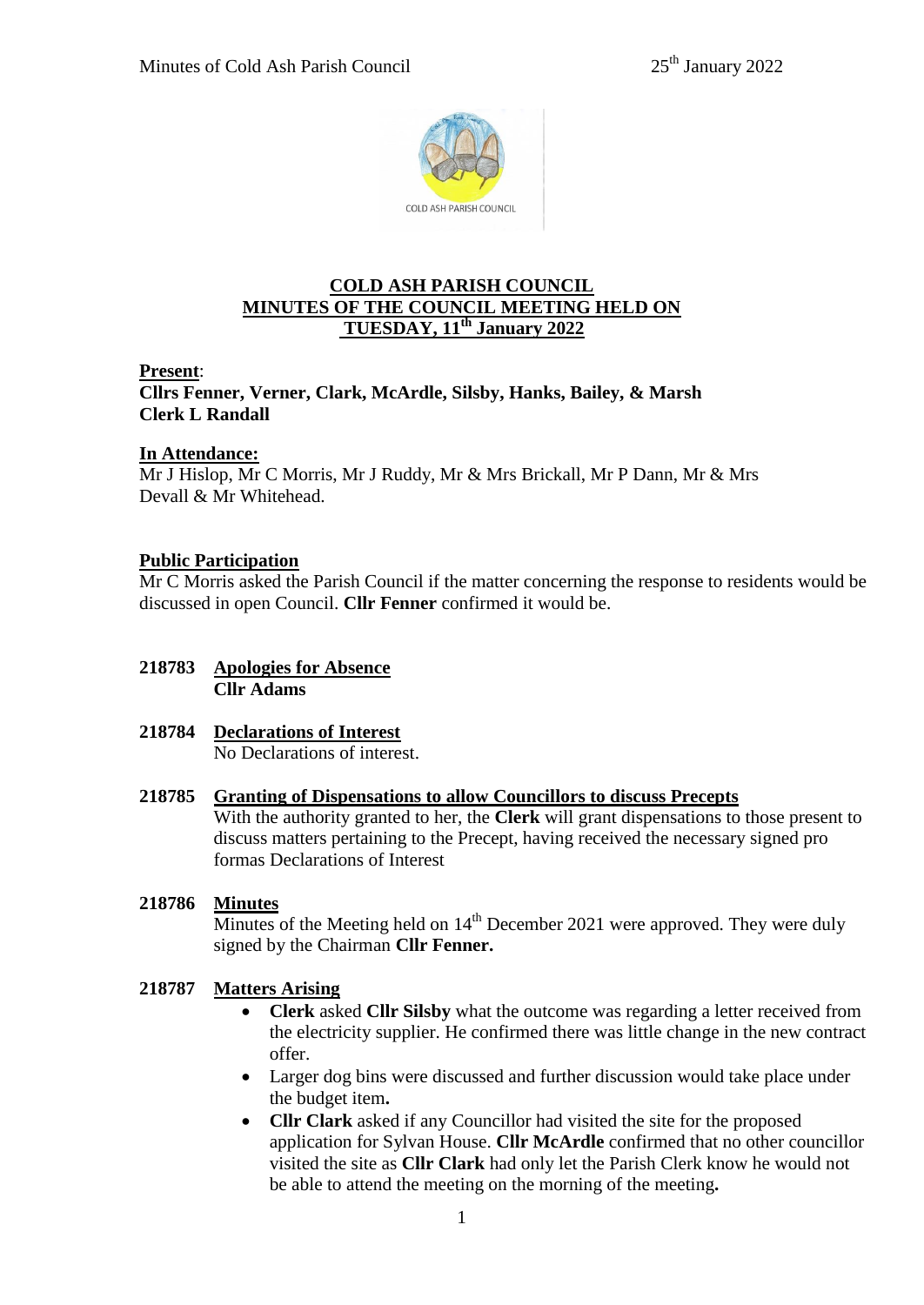#### **218788 Report from District Councillors**

The District Councillors' report had not been received by the Clerk

*It was agreed to bring item 218792 forward on the agenda.*

#### **218792 Response to Residents**

**Cllr Fenner** advised that the draft response was to confirm the protocols that had been used in the discussion on the planning application; this proposed response had been circulated to all Councillors. **Cllr Clark** wanted it noted that parts of the proposed letter were disingenuous, he asked for the bullet points in proposed response to be removed. He understood that the Parish Council had discussed the application and voted and the result should stand although he did not agree with the decision. Councillors stressed that the discussion this evening was regarding a response to residents and not a further discussion on the proposed application. **Cllr McArdle** stressed that a full discussion took place at the meeting ion the 23<sup>rd</sup> November 2021. **Cllr Marsh** stated the comments referring to **Cllr Clark** could be de-sensitised. **Cllr McArdle** recommended that all bullet points and accounts should be removed from the letter. **Cllr Bailey** felt a comprehensive response should be sent including an acknowledgement regarding the concerns to the Village Design Statement and the three previous applications. **Cllr Fenner** agreed to remove **Cllr Clark's** points and the full report in appendix A. **Cllr Verner** asked for the reference to herself and **Cllr Silsby** declaring an interest in the application to be added to the proposed letter. **Cllr Silsby** felt that previous applications on properties should be given consideration when looking at new applications. Councillors stated that previous applications should be referred to but each new application should be discussed on its own merit. **Cllr Bailey** asked for consistency on all applications. Councillors voted on the proposed letter 7 in favour and 1 abstaining. **Cllr Fenner** would update the draft letter.

#### **218789 Clerk's Report**

- **Clerk** asked **Cllr Bailey** to confirm her attendance to the reviews on the Libraries which would be taking place in January. **Cllr Bailey** confirmed she would attend, **Clerk** would send her information on Cold Ash Parish Councils contributions to the Libraries.
- **Clerk** advised she had received the tree report for September and there were no scheduled works for the areas inspected. However, there were some outstanding works to take place in the Wildlife Allotment Garden. **Clerk** would chase the contractor again for an update.
- **Clerk** advised that unfortunately the Christmas tree had been vandalised during Christmas and New Year. The lights had been broken and an attempt to push the tree over had been made. Councillors suggested a notice in the Parish News before Christmas 2022 explaining this, would be a good idea.

### **218790 Planning Matters**

 *If members of the Public would like to comment on an application, they should check the advice on our website:* <https://coldashpc.org.uk/the-council/planning/>

### a) **Planning Applications**

 **21/03089/HOUSE** 38 Strouds Meadow Cold Ash RG18 9PQ – *Extensions and Alterations to 38 Strouds Meadow* **No Objection – Unanimous - subject to the following condition:-**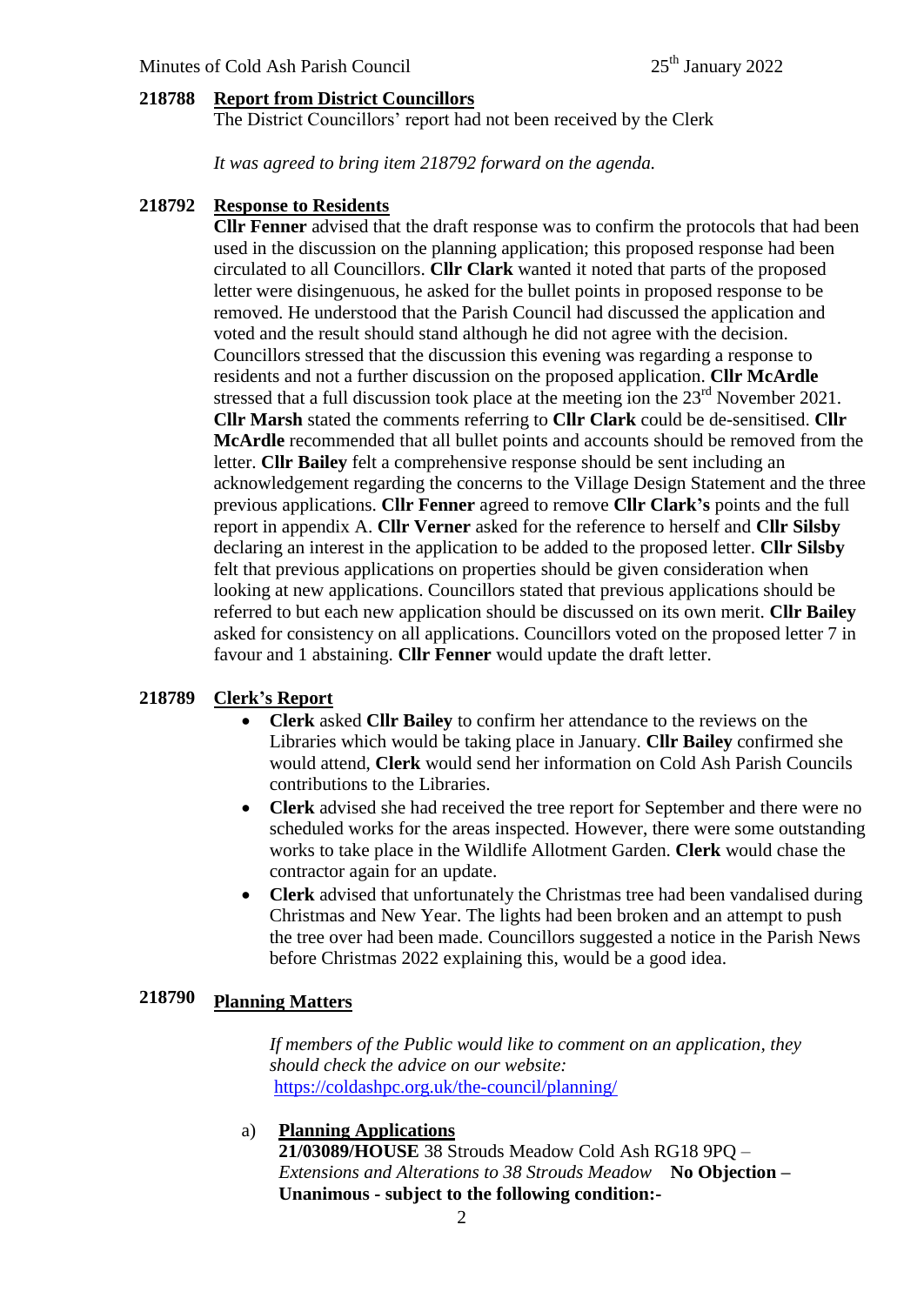- **Off street parking issue resolved with Highways**
- *b)* **WBC (West Berks Council) Planning Decisions** Members noted following decisions:

 **21/02570/HOUSE** Rose Cottage Bucklebury Alley RG18 9NH – Erection of side and rear extensions with a separate car port. **APPROVED** – *Previous Parish Council Comments -Objection – Unanimous.*

- *• Over development of site*
- *• Proposed Extension is overbearing and not subservient to the main dwelling.*
- *• Existing house is characterful and of historic interest; whilst not listed, the impact of the proposed changes would be detrimental to the character of the dwelling and surrounding area.*
- *• Not in keeping with street scene*
- *• Due to the narrow lane upon which the current house sits and the potential size of the proposed works, extensive provisions would have to be made for construction related vehicles and these would be detrimental to the area and the neighbours. There is also the potential for considerable damage to the access/egress areas of the property.*
- *• Proposed car port is out of keeping with the neighbourhood and too close to neighbouring boundaries.*

 **21/02534/PIP** Land Adjacent Little Copse Southend - Application for permission in principle for the erection of nine dwellings (first homes). **WITHDRAWN** – *Previous Parish Council Comments -* 

## *Objection – Unanimous –*

 *The planning application relates to land included in West Berkshire Council's Housing and Economic Land Availability Assessment (HELAA); site CA11. The proposed development site was fully assessed as part of the HELAA process and was assessed as 'unsuitable' for development (West Berkshire Council statement - 'Development would be inappropriate in the context of the existing settlement form, pattern and character of the landscape'). This is expanded on in the following statement, also taken from the HELAA suitability assessment:*

 *West Berkshire LCA (2019) - the site lies within the Cold Ash Woodland and Heathland Mosaic LCA. The decreasing separation/coalescence between Cold Ash and Thatcham, increased suburbanisation and the loss of gradation between settlement and countryside have been identified as key detractors in this area. The landscape strategy is therefore to retain the distinction between and individual identity of settlements such as Thatcham and Cold Ash and*  *to conserve elements that mark a transition between settlement and countryside. Development on the site would clearly extend development into the countryside and is not considered appropriate in the context of the existing settlement form, pattern and character of the landscape.*

 *We believe that this is sufficient reason for refusal of the planning application, but include the following as additional reasons for*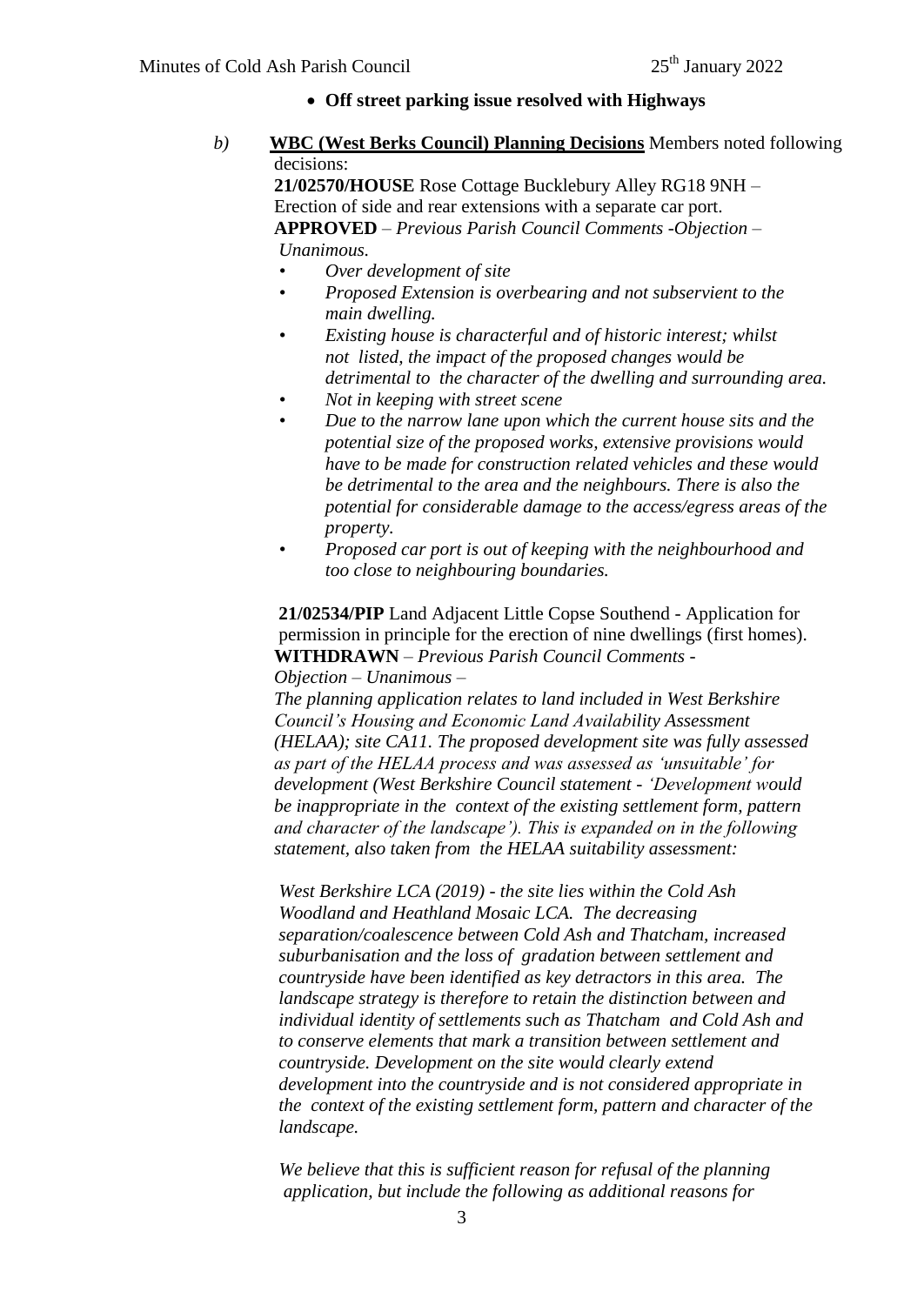*completeness:*

- *• The site is outside of the settlement boundary*
- *• Access is inappropriate, as Lawrence's Lane is narrow and unsuitable for any increase in traffic. The application also conflicts with West Berkshire Council's proposal to restrict access to Lawrence's Lane and designate it as a route for 'Active Travel'. Access to the site through Southend is also unsuitable.*

 *Acceptance of this planning application would not only undermine West Berkshire Council's Local Plan and HELAA assessment, it would also undermine Cold Ash Parish's emerging Neighbourhood Development Plan, which was submitted to West Berkshire Council for screening on 11th August 2021.*

 **21/02725/COND2 - 20/00604/FULEXT** Coley Farm Stoney Lane - Erection of 75 dwellings, with associated access, parking, internal roads, drainage, landscaping, children's play space and other associated infrastructure. **APPROVED** *Previous Parish Council Comments - OBJECTION – UNAINMOUS.*

- *• Loss of valued views across this rural valley. Urbanises rural area.*
- *• Widening Stoney Lane will require removing hedgerows and trees causing immense damage to this narrow lane and Waller Park.*
- *• Significant flood risk to Manor Park.*
- *• Damage to the rural gateway to Ashmore Green.*
- *• Traffic/congestion issues.*
- *• Development not sustainable as due to Steepness of levels this would make building difficult and also deter cyclists.*
- *• Loss of Public amenity to Manor Park. Waller Park is currently an enclosed grassy open space. The current application proposes to remove most of the hedgerow on the north boundary within the site, which would have an urbanising effect on the park as views would consist of a housing estate rather than a hedgerow. The play area should be within the application site.*

## *c)* **Appeals**

There were no appeals

## **218791 Finance**

1. **Items for payment**. Members agreed Items for Payment on Sheet No 10 2021/2022. Summary of sheet:

New Bench – 464.00

Street Light maintenance – 27.42

Street Light supply – 143.53

 $Zoom - 14.39$ 

Payroll – 54.60

Litter Pick – 65.00

A D Clark – 1018.26

Telephone – 40.19

- 2. **Bank reconciliation** Members noted the Bank Reconciliation for December 2021
- 3. **Payments against Budget** Members noted the Analysis of Payments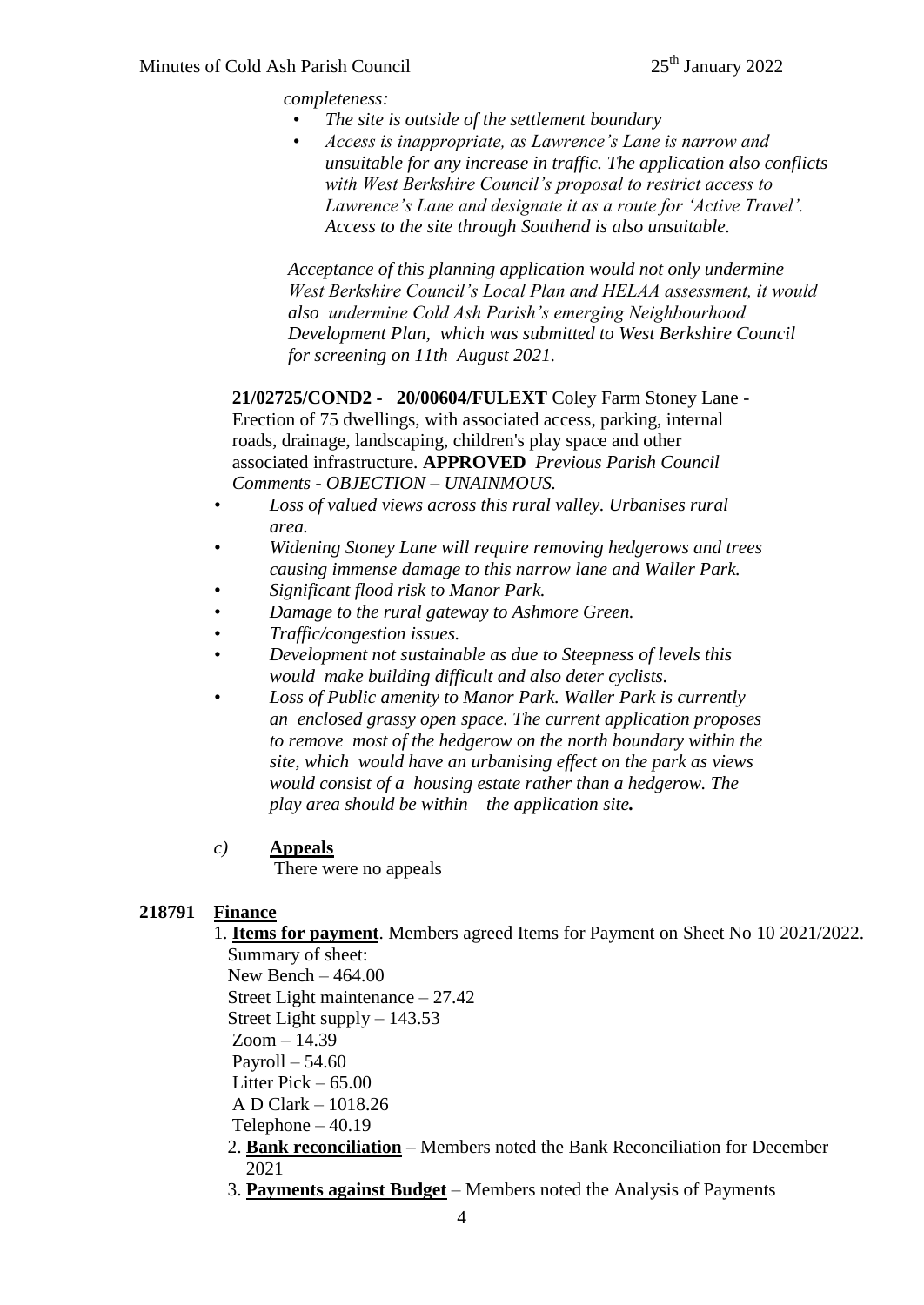Against Budget to January 2022

### **218793 Platinum Jubilee Beacon**

**Cllr Silsby** advised that the person who had agreed to make the basket for the beacon had now decided the job was too large for him. **Cllr Silsby** had investigated costs to have a bespoke basket made and would be in excess of £2K. **Cllr Marsh** suggested looking at costings for a standard beacon. **Cllr Silsby** would investigate further. A bonfire was also discussed.

*Standing orders were suspended at 7.58pm to allow Mr. Hislop to speak.*

Mr. Hislop gave some further options regarding bonfires and safety issues. **Cllr Silsby** felt further discussion should take place and that Mr. Hislop was trying to find out locations of other beacons. More information would be gathered, and this matter would be added to the next agenda. Forming a subcommittee was also discussed.

*Standing orders resumed at 8.05pm*

### **218794 Tree Preservation Orders**

**Cllr McArdle** suggested a communication should be made to the Parishioners advising them that they could arrange TPO's on trees that they felt should be protected. This could be done via West Berkshire Councils Tree Officer. He felt that contact information should be made available, as it wasn't just the Parish Council who could arrange this. **Cllr Fenner** suggested making this information available on the Parish Council website. **Cllr Marsh** reminded Councillors that even if a tree carried a TPO if it was causing a problem to a property it could still be removed. **Cllr Fenner** would meet with an interested resident and discuss further.

### **218795 Grazing Field 1**

**Cllr McArdle** had circulated a plan of action for Grazing Field 1. He advised that new goats should be installed in Grazing Field 2 in the next few weeks. He advised that all the Ash trees needed to be inspected once they were in leaf for Ash die back and this could be costly for the Parish Council. He asked for the cost centre for the Wildlife Allotment Garden to be doubled in the budget to cover opening grazing field 1 to the public and incorporating a reflection garden, wildlife garden and sheep. **Cllr Marsh** felt cheaper options for getting water to the allotments could be investigated, **Cllr Clark** supported this. **Cllr Marsh** thanked **Cllr McArdle** and the volunteers for all their hard work.

### **218796 Environment Committee**

**Cllr McArdle** asked the Parish Council to confirm they were happy for **Cllr Hanks** to lead on the Recreation Ground and Playgrounds now that Cllr Jaques had left the Parish Council. Councillors agreed to this request.

### **218797 Parish Council Charges**

The Parish Council Charges were reviewed, and the Councillors agreed to no changes at the moment.

### **218798 Draft Budget 2022/23**

**Cllr Marsh** took the Councillors through the papers tabled at the December meeting; he had investigated increases in National Insurance and the Clerks salary, these new figures were reflected in the proposed budget. He was waiting for final figures for the